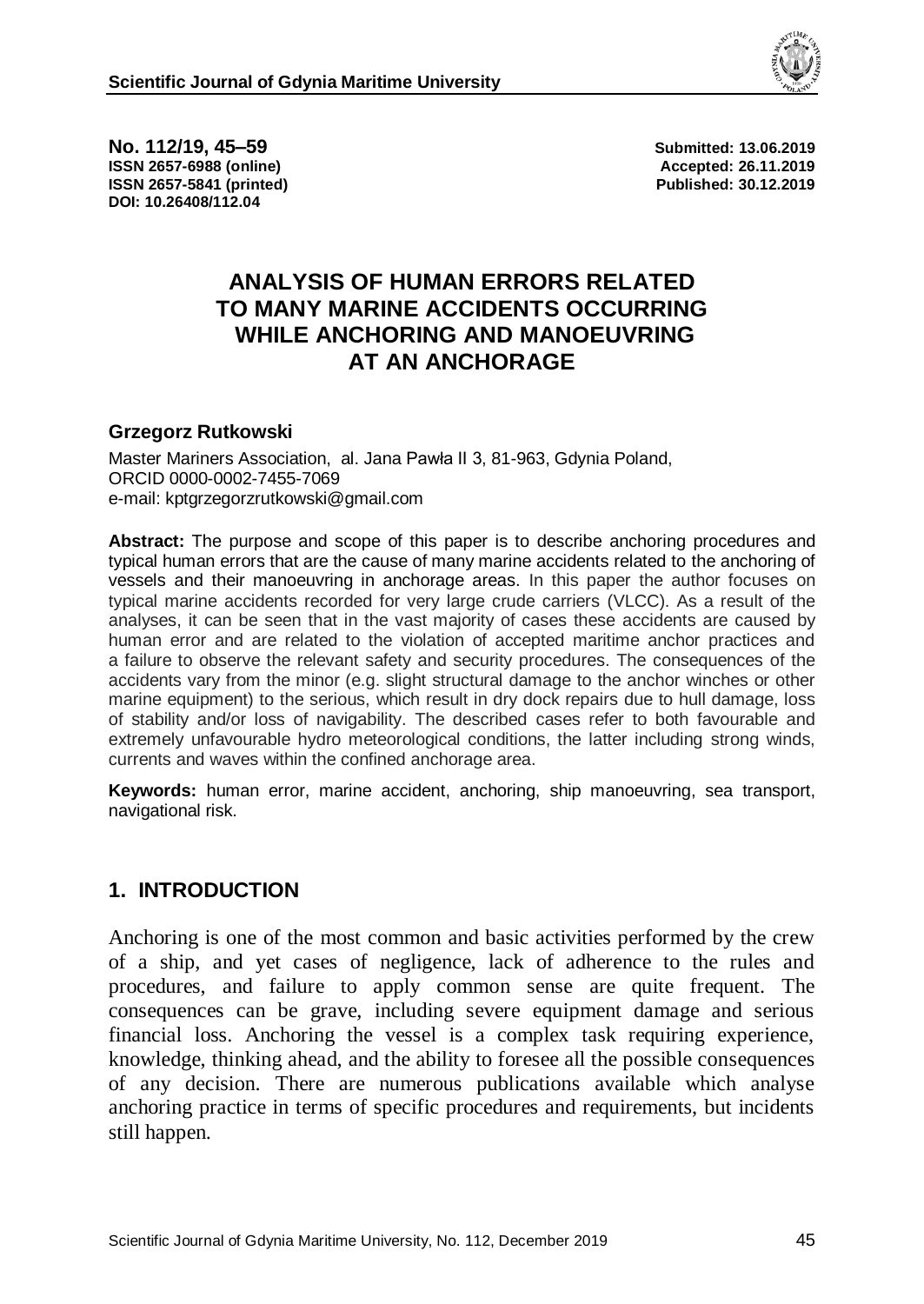The European Maritime Safety Agency (EMSA, 2017], in the period from 2011 to 2016, recorded a total of 18 655 ship incidents, 16 539 casualties, 253 ships lost, 5607 people injured and 600 fatalities. Many of the accidents occurred while anchored or anchoring under difficult conditions or in deep waters when the tide/wind change. The cause is usually a failure to follow the anchoring procedures and misjudging the vessel speed over the ground while trying to control movement using the engine ahead or astern controls [Teekay internal document 2017; Health and Safety at Work 2018; NOAA 2018; UK Government Services and Information 2018].

According to the NOAA Incident News website [NOAA 2018], of the 761 navigational incidents recorded in US waters in the period from 2013 to 2017, a total of 131 (17.2%) were classified as incidents with anchoring or at the anchorage. Globally, the UK Government Services and Information website has more than 8600 records [UK Government Services and Information 2018] for the period from 2008 to 2018 related to incidents when anchoring or at the anchorage.

The three different examples described below are all typical anchorage incidents, with negligence being the main cause. The examples also include direct and root cause analyses for each scenario. Finally, the proper anchoring procedure is described, with a summary of typical human factors (errors) forming the main causes of marine accidents related to the anchoring of ships and/or their manoeuvring while at the anchorage.

**Case 1: Uncontrolled dropping of the anchor.** The Boson and Able-Bodied Seaman (AB) were sent forward to drop the anchor at a 66 m depth. It was a standard practice that shallow water anchoring was carried out by the Boson and AB without the presence of an officer, as the vessel anchored quite frequently (according to the company procedures [Teekay internal document 2018a], deep water anchoring was considered any depth over 40 m, in which case the presence of the Chief Officer in the anchoring party was mandatory). Both the Boson and AB were new to the vessel, and although the Master regarded this fact as a risk, clear communication was considered a sufficient countermeasure. Due to frequent anchoring, the Master did not create a job hazard analysis (JOHAN), as it was assumed that the Boson had enough experience, even though this was only his second week on the vessel. Familiarization with the vessel's anchoring practices were not discussed with either the Boson or AB. The AB came on board together with the Boson. The Chief Officer was absent. The Boson was not used to anchoring without an officer present, and his usual role was handling the brake while the AB watched the chain. The bridge team was unaware of this. Two shackles were lowered and the anchor was prepared for dropping. It was explained by UHF radio that the operation would be done in two steps, first a drop of 5–6 shackles, then slack down to 9–10 and make fast.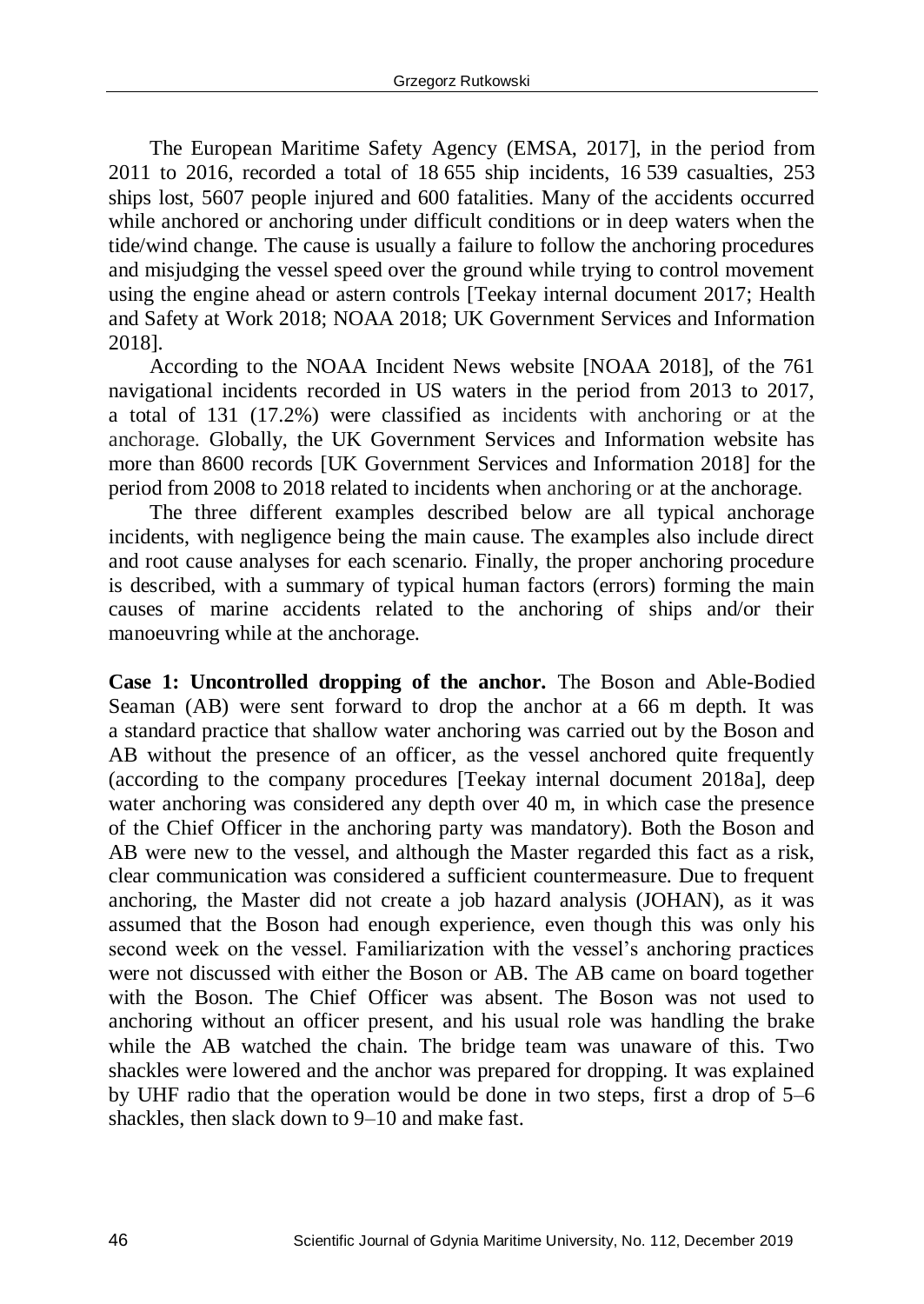While dropping, a significant amount of cable passed through the hawse pipe and a thick cloud of dust appeared around the windlass. It was not possible to see how many shackles of the cable had been deployed, but the AB was sure that he had seen the red shackle, which on his previous vessel indicated 5 shackles off. Hence '5 shackles in the water' were reported to the bridge. The vessel's main engine (ME) was set for slow movement astern to lay out the chain, and the order given to slack down until low to medium tension was observed on the cable. Then '6 shackles' were reported to the bridge.

Again, the order was given to pay out the cable when low to medium tension was observed. Another length was dropped, and when the chain stopped '7 shackles' were reported to the bridge. At this point the brake was off, tension was increasing and the vessel movement astern stopped. During the entire operation neither the Boson nor the AB paid attention to how many shackles were deployed. In fact, the full length of the chain was paid out and stopped at the bitter end, resulting in minor structural damage to the chain locker and the bitter end arrangement.

In this scenario the following direct and root causes were recorded:

- Failure to follow the rules and regulations. The Master did not follow deep water anchoring procedures [Teekay internal document 2018a,b] where the Chief Officer should lead the anchoring for depths over 40 meters even if he was aware of the depth and the requirements. The Master did not prepare a job hazard analysis as it was assumed that the Boson had enough experience with anchoring practices.
- Inadequate preparation/planning. Familiarization with vessel anchoring practices were not discussed with the Boson or AB, and no pre-anchor meeting took place. With no designated roles for the two crew forward, the Boson took his usual role of handling the brake and AB the job of watching the chain – this was not communicated to the bridge.
- Inadequate supervision. The officer on the bridge did not raise any concerns regarding the lack of any chief officer presence during the operation. At no time during the operation did the Boson or AB raise any concerns regarding the number of shackles deployed.
- Inadequate leadership. Inadequate identification and evaluation of loss exposures/risks. The Master failed to ensure effective implementation of Bridge Resource Management (BRIM) and anchoring practices [Teekay internal document 2018a]. Familiarization with vessel anchoring practices were not discussed with the Boson or the AB, and no pre-anchor meeting took place.

As follow up actions, when the tension and open brake was reported to the bridge, the Master was fairly sure that all the chain was paid out and sent the Chief Officer to check. Two shackles were lifted and the anchor secured. The company procedure for anchoring, both in shallow and deep water, were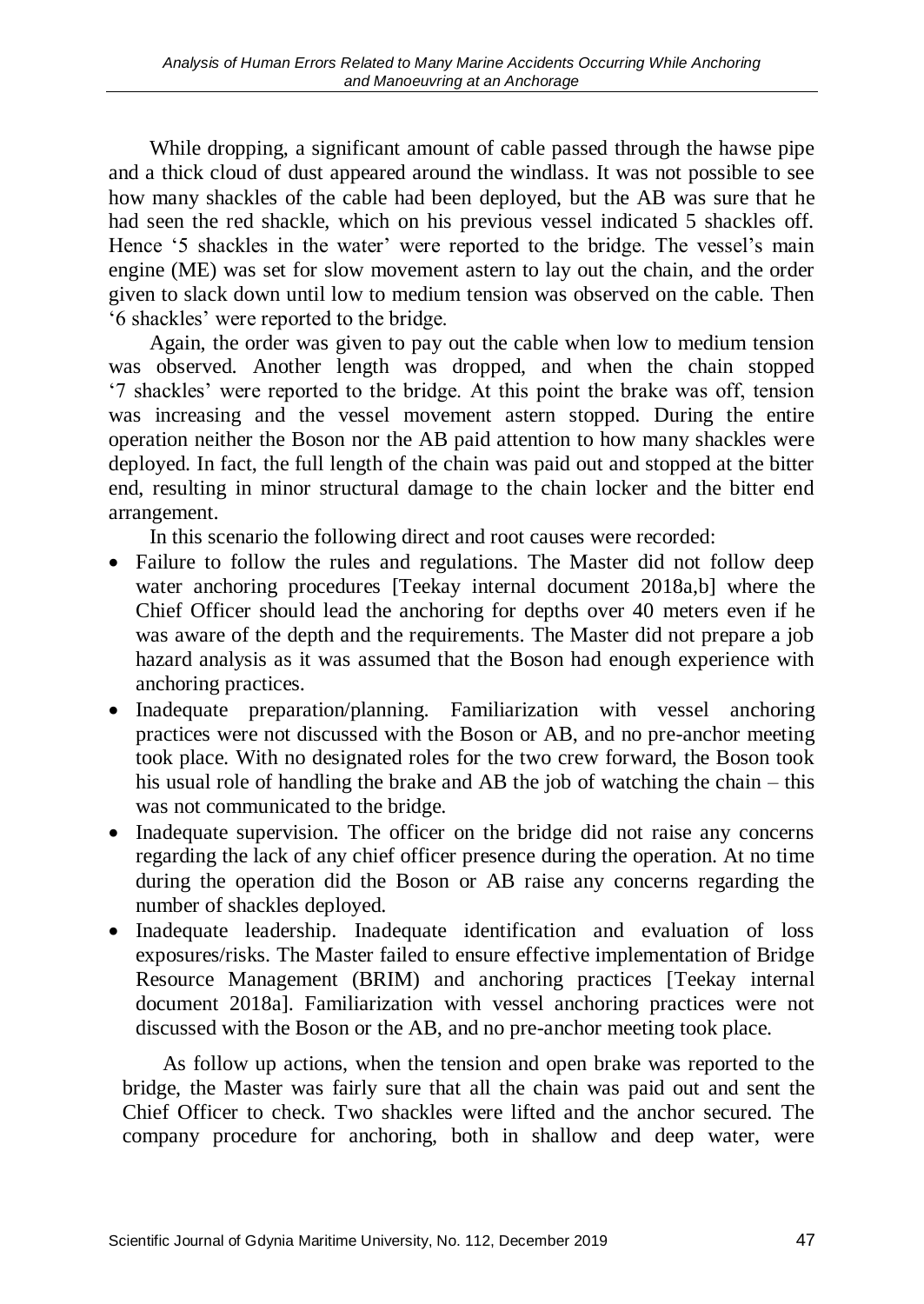reviewed with all the bridge team and deck crew. Two subsequent anchor operations were performed as per the requirements, with the Chief Officer in charge on site. Two training sessions of 2.5 hours each were conducted with all the crew to reinforce the operational leadership expectations, especially in view of stopping unsafe acts and conditions, and raising concerns when in doubt.

**Case 2: Loss of anchor.** The vessel anchored in a deep water anchorage. The weather forecast for the next 36 hours predicted gale to storm force winds, but at the time of anchoring the weather was good enough to maintain a safe position. The vessel was anchored with the starboard anchor, 12 shackles on deck, at a safe distance from shallow waters and other vessels. The Captain shared his concern with the Vessel Manager about being anchored in a deep water anchorage with bad weather forecast.

After discussions, the Master and Vessel Manager agreed to remain anchored, but to observe all safety measures. The next day, during the night watch, the weather began to deteriorate rapidly and the vessel started to drag her anchor. The Master was called to the bridge, and all necessary preparations were made to leave the anchorage. An anchor party was called forward and commenced raising the anchor. At 4–5 shackles on deck the windlass stopped and the anchor cable could not be raised any further. A short moment later, heavy seas hit the vessel's bow and the anchor cable began to run out. The hydraulic motor of the starboard windlass sustained damage, and shortly afterwards the bitter end of the anchor cable was jerked from its mounting. The starboard anchor and the entire cable dropped into the sea. The vessel remained adrift in a safe location. The consequential damage and injuries were reported as follows:

There were no injuries to the personnel. The crew did move to a safe location, but it was a close call with components being flung through the air when the windlass failed. The starboard anchor and a full 14 shackles length of anchor chain were lost to the sea. The hydraulic drive system to the starboard windlass and mooring winch (including hydraulic motor and planetary gear) were damaged. The cover bolts sheared off for the bitter end arrangements for the starboard anchor. The starboard anchor chain stopper dog was grooved. Both the dog hinge and dog securing pin were bent. The starboard anchor hawse pipe railing on the deck was damaged. In addition it an indentation was observed in the forecastle deck close to the hawse pipe entry. In this scenario the following direct and root causes were notified:

- Machinery and equipment breakdown or failure. Loss of starboard anchor and starboard anchor cable. Damage to starboard windlass hydraulic motor. Damage to starboard bitter end arrangement. Damage to starboard anchor cable stopper bar and hawse pipe railing.
- Adverse weather and/or sea conditions. Heavy seas and strong winds. Movement of vessel, stress on vessel equipment.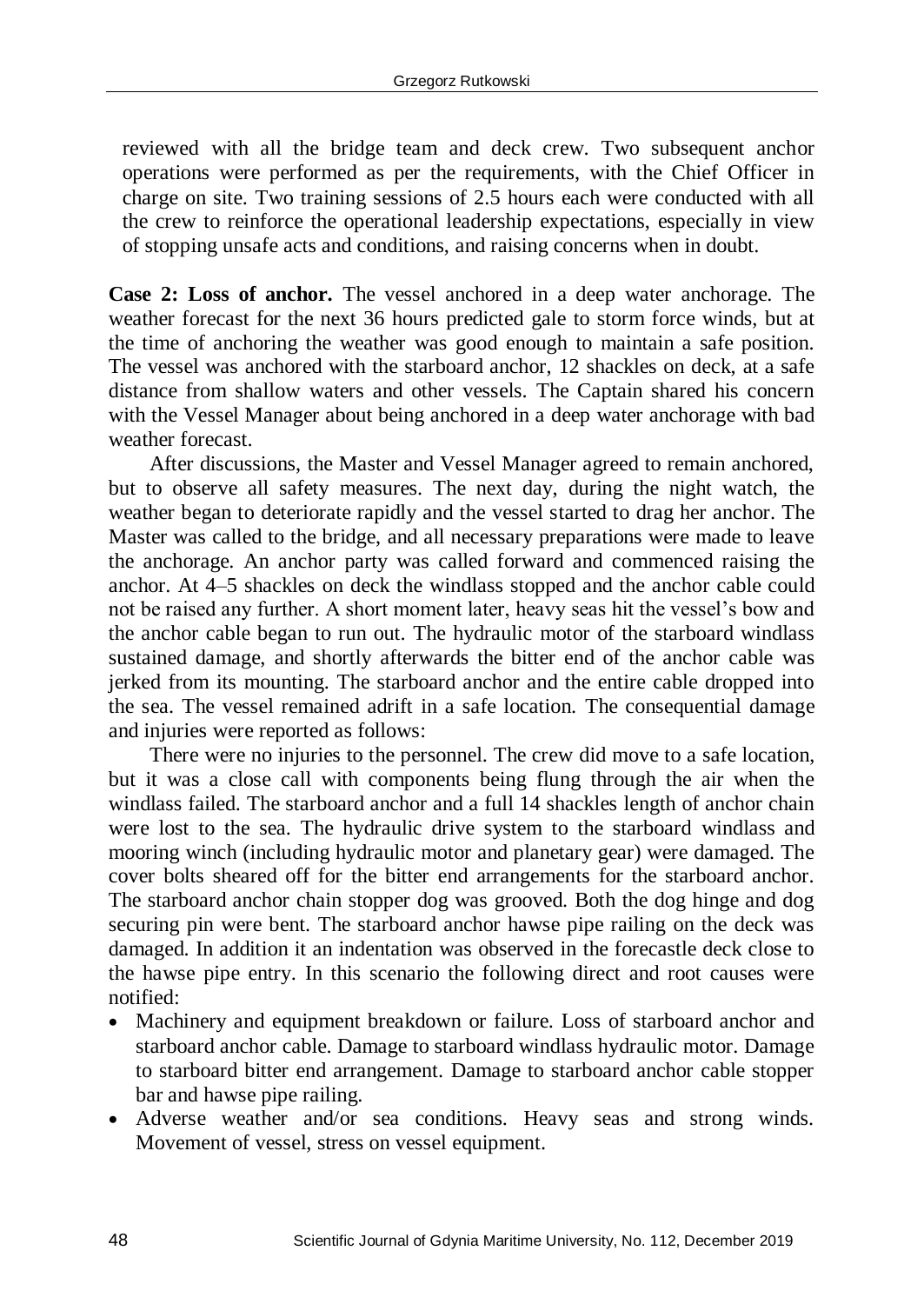- Inadequate preparations and planning. Inadequate hazard identification.
- Incorrect use of equipment. Too late operation of main engines to assist anchor party in raising the anchor in fast deteriorating weather. Incorrect operation of the windlass hydraulic motor with too high tension on anchor cable.
- Inadequate supervision. Improper or insufficient delegation. Lack of precise instructions to the Officer on Watch (LOW) in case of deterioration of weather (wind force limits).
- Inadequate leadership. Inadequate identification and evaluation of loss exposures/risks. Bad weather forecast vs. remaining at anchor for planned repairs. Delayed decision to raise anchor and delayed use of main engines to facilitate raising of the anchor to leave anchorage.

**Case 3: Grounded after anchor drag.** A Suezmax tanker was involved in a marine incident, resulting in hull damage due to bottom grounding. The incident occurred whilst the vessel was weighing its starboard anchor in order to proceed to sea and drift due to bad weather. With the anchor aweigh and the engine running ahead, they attempted to turn the vessel to starboard, but it drifted on to the shore and ran aground in shallow water. All crew on board were safe, accounted for and remained on board the vessel. A damage assessment found that the 4 port water ballast tank level was dropping, there was water ingress into the pump room and the heavy fuel oil overflow tank was breached. However, no oil pollution incident was recorded. The bilge holding tank was also breached. The vessel had no cargo on board. Damage to the hull was confirmed but the vessel remained in a stable condition. After re-floating and re-anchoring, a hull damage and in-water bottom survey was carried out by an approved diving company.

The survey recorded a number of cracks and indents on the flat bottom centre line, close to the bilge holding tanks, engine cofferdam, heavy fuel oil overflow tank, pump room, 4 double ballast water tank port and starboard. No internal examination of the tanks was carried out, whilst at anchor, due to the flooding. A relevant class condition for the hull damage was issued. The rudder was tested in operation and no abnormalities found. The rudder blade bottom plate was found to be indented. All cargo and ballast pumps were submerged due to the flooding in the pump room. The vessel was towed to a shipyard for dry-docking and costly repairs.

For this scenario the following direct and root causes were identified:

- Inadequate leadership as the main root cause. The Master failed to ensure effective implementation of Bridge Resource Management (BRIM) and navigation practices.
- Inadequate identification and assessment of risk (not taking into consideration the weather forecast).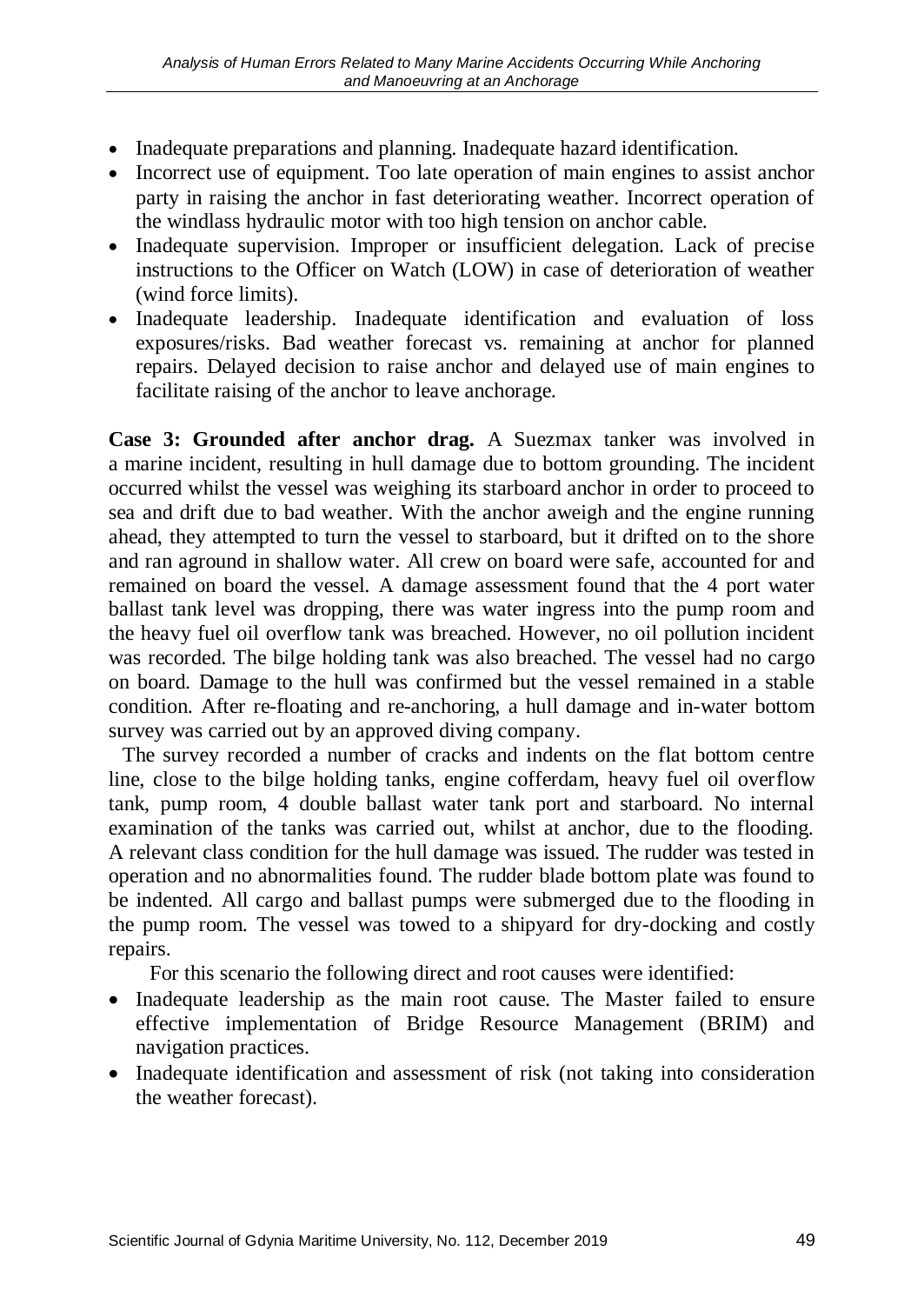- Adverse weather and/or sea conditions. Wind (sail) effect on the hull/superstructure, loss of manoeuvring control/steerage. The adverse weather had a direct impact on vessel movement and ship handling.
- Failure to follow rules and regulations. Selection of anchor position and scope of cable against the company procedure and BRIM requirements. No adequate anchor watch, no adequate record keeping, failure in position verification etc.
- Inadequate preparation/planning. Inadequate work planning and verification system in use. Failure to effectively plan the voyage as required by BRIM practices and company procedures. Inadequate anchor position and scope of cable selection. Inadequate notice for engine readiness. Inadequate planning of maintenance and testing of navigational equipment.
- Incorrect navigation or ship handling. Failure in effective navigation and ship handling, as required by BRIM practices and company procedures. Inadequate BRIM. Inadequate anchor position and scope of cable selected. Inadequate notice for engine readiness. Inadequate anchor position fixing and monitoring. Incorrect use of equipment. Use of inherently hazardous methods/procedures/practices, e.g. over-reliance on ECDIS and radar for position monitoring, while verifying the anchor position the positions were not physically plotted on the chart, the anchor watch feature on GPS units not in use, of the three GPS units on the bridge only one unit was switched to DGPS mode etc.
- Lack of knowledge or skill / lack of experience. Whilst the Master was an experienced captain, it appears that he was not given the level of support that is essential from the bridge team (inadequate anchor position monitoring, inadequate record keeping, inadequate use of bridge instruments etc.).

## **2. ANCHOR PROCEDURE AND HUMAN FACTORS**

The detailed analyses of any marine accident [EMSA 2017; Teekay internal document 2017; Health and Safety at Work 2018; NOAA 2018; UK Government Services and Information 2018] may result in a very long list of typical human factors (errors) that can and still cause significant numbers of similar marine accidents. Human factors have been defined as the characteristics of a job, individual or organization that influence human performance. In fact, we should also demonstrate a clear understanding that experienced, competent, wellmotivated personnel and contractors are prone to errors of action and, under certain circumstances, may not follow procedures.

Anchoring must be pre-planned in detail, and a pre-anchoring meeting must be held to ensure complete understanding by everyone involved in the anchoring operations. For deep water anchoring, the chief officer must be in-charge of the anchor party. Additional officers may be present for training purposes only and,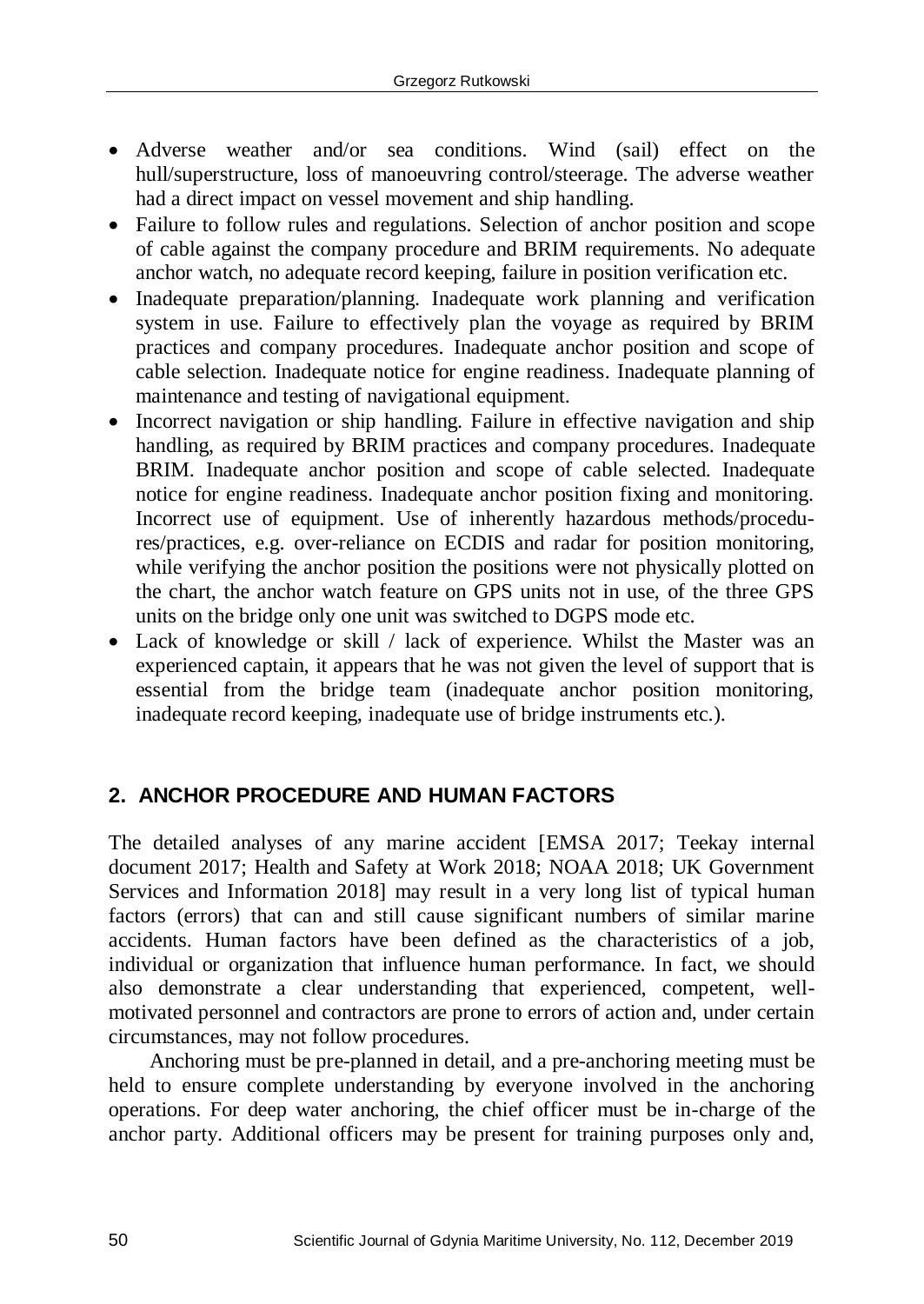if trained to the master's satisfaction, may supervise shallow water anchoring in calm weather conditions. It is also very important to allocate sufficient and knowledgeable persons to carry out the operations from the forecastle. A job hazard analysis or 'toolbox talk' must occur before anchor operations.

When anchored, in the case of any anticipated deterioration in weather, the master is urged to make an early departure from anchorage to sea rather than risk damage or difficulties later. Due regard should be taken of weather conditions and anchoring avoided in rough seas or heavy swells. Clear instructions to the bridge and engine room staff concerning main engine readiness in case of weather deterioration (wind force criteria) must be discussed with the duty officers and duty engineer. The officers on watch must review the anchor practices procedure and ensure that it remains available with the master night orders in case of anchor watch.

In fact, the crew must ensure that the anchor and associated equipment are inspected, operated and maintained efficiently (including the lubricating program for the windlass, correct brake adjustments and ensuring the brake band thickness is adequate). The primary method of securing the anchor and cable for sea passage is to use the anchor windlass brake and a lashing arrangement. The secondary method is to use the anchor stopper bar and pin. If the stopper bar cannot be lowered into position and secured with the pin when the anchor is fully housed, due to wear on the anchor chain, leave it in the open position and secured.

The anchor party must ensure the anchor is fully housed by verifying that both anchor flukes are resting against the side shell. Apply the anchor windlass brake fully. Secure the anchor with appropriate wire lashings and turnbuckles. Ensure that the anchor lashing arrangement has adequate strength: it must be twice the weight of the anchor plus 10 m of the anchor chain length. Lower the anchor stopper bar / guillotine into place and insert the securing pin. After experiencing heavy weather, inspect the anchor lashing arrangement, and re-tighten if required.

For example, for a 17800 kg normal stockless anchor on a VLCC with 10 m of grade 3 chain of 102 mm diameter weighing 2326 kg, the required minimum breaking load (MBL) of the lashing wire would be:  $(2.17800 \text{ kg}) + 2326 \text{ kg} =$ 37 926 kg or 37.9 t. This equates to a steel wire rope 24 mm in diameter and equivalent turnbuckles.

The officers and crew forming the anchoring party forward must be trained and understand every aspect of the operation. Be aware of the variance in the capacities of the windlass, including hydraulic motors and anchor brakes, and use them judiciously. The International Association of Classification Societies (IACS) formula for anchoring equipment is based on an assumed current speed of 2.5 m/s (4.9 knot), wind speed of 25 m/s (48.6 knot) and a scope of chain cable between 6 and 10 shackles. The designed lifting capacity of the windlass dictates the appropriate depth of anchor.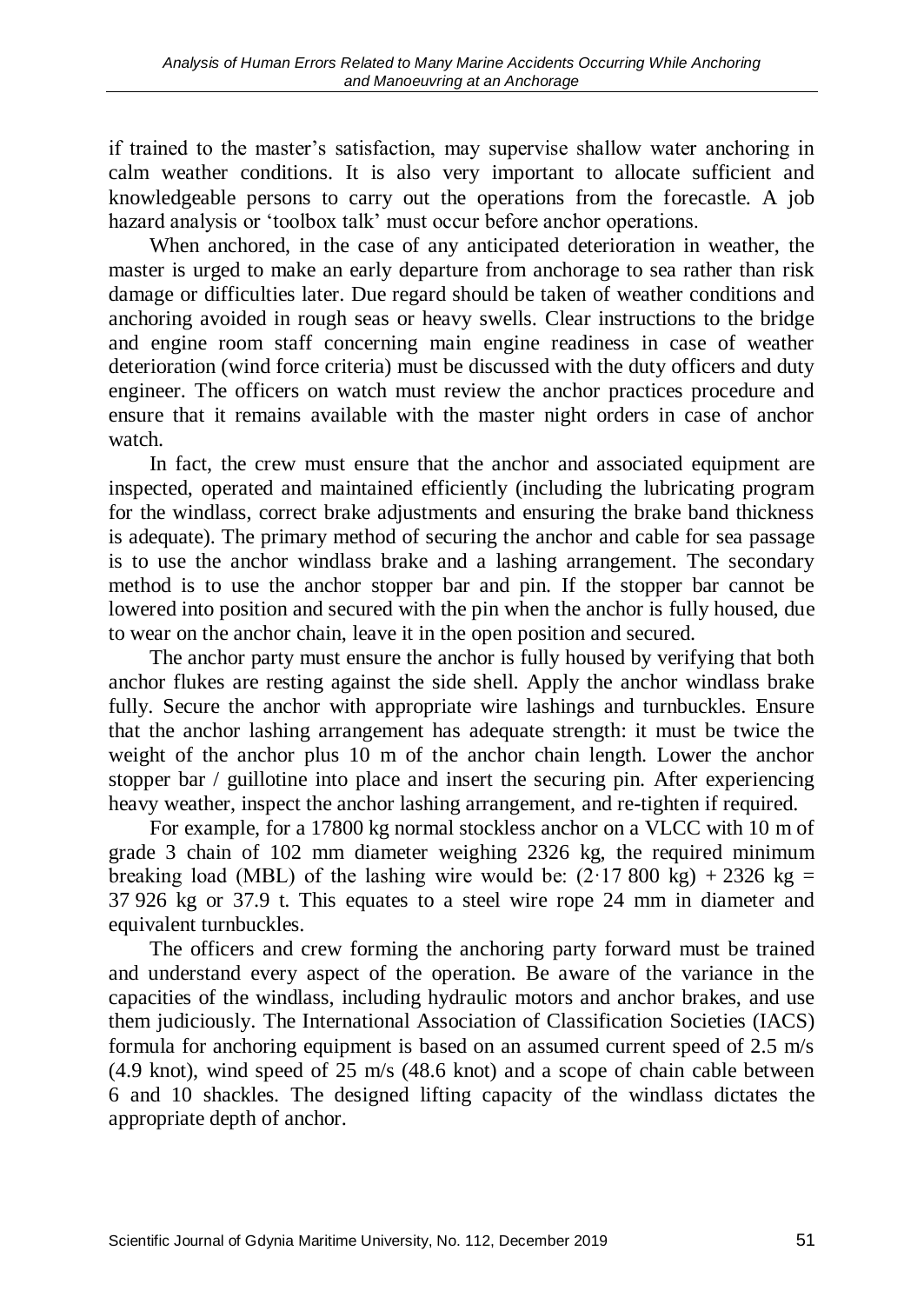Most windlasses are designed to lift only 3 shackles of cable along with the weight of the anchor, when the chain is up or down with no weight on it. The windlass motor is designed to correspond to the design lifting capability of the windlass. The motor is vulnerable to high loads and snap loads, especially if hydraulic powered. A cable stopper (pawl or guillotine) has twice the holding power of the brake, and the brake (in good condition) is about 12 times stronger than the motor.

The holding power of an anchor depends largely on the nature of the seabed, or holding ground. Certain types of mud and clay provide the best holding ground, while rock provides the worst.

Seabed conditions must be balanced with other factors, such as the water depth and the prevailing weather conditions. In strong winds, an anchored vessel will yaw, and at higher wind speeds it is increasingly likely to surge rapidly from one extremity of the yaw to the other. This can place a shock load on the anchor cable, breaking the anchor's hold in the seabed, and increasing the risk of anchor dragging. An anchor will drag when the tension in the anchor cable exceeds the total holding power of the anchor and the cable. An anchor provides maximum holding power when its flukes are fully embedded in the seabed. This occurs when the anchor shank lies on the seabed and the anchor cable pulls horizontally at the anchor shackle. When the pull increases, the cable lying on the seabed is lifted, creating an angle between it and the horizontal. As the angle increases, the total holding power reduces. A rule of thumb is that a pull at 5 degrees above the horizontal reduces the holding power by 25% and a pull at 15 degrees reduces the power by 50%.

Anchors and associated equipment are intended to work effectively in normal or good conditions. Therefore, anchor holding power calculations or estimates should not be used to determine the maximum wind speed or weather conditions in which a vessel can safely remain at anchor. Always pay attention to the nature of the bottom and depth contours while anchoring. Even with good holding ground, if the cable is not lying on the ground properly due to the depth contour, the anchor could still drag.

To maximize an anchor's holding power, the scope (length) of the cable should be sufficient to ensure that, in fair weather; a length of cable will lie along the seabed and pull horizontally at the anchor shackle. When this occurs, the cable rises gently in a curve to the hawse-pipe. The curve, or catenary, is necessary to ensure that the cable exerts a horizontal pull on the anchor shackle. This absorbs any shocks when the forces of wind, tide and current increase the pull on the cable.

The cable scope is the key in establishing a catenary. Most large ships are fitted with about 12 to 14 shackles, approximately 330 m to 385 m, of cable for each anchor. The common formula based on [Teekay internal document 2018a] for calculating the minimum number of shackles required for calm weather is: number of shackles of cable = 1.5 x  $\sqrt{\frac{2}{\pi}}$  of water in meters. For large vessels, the cable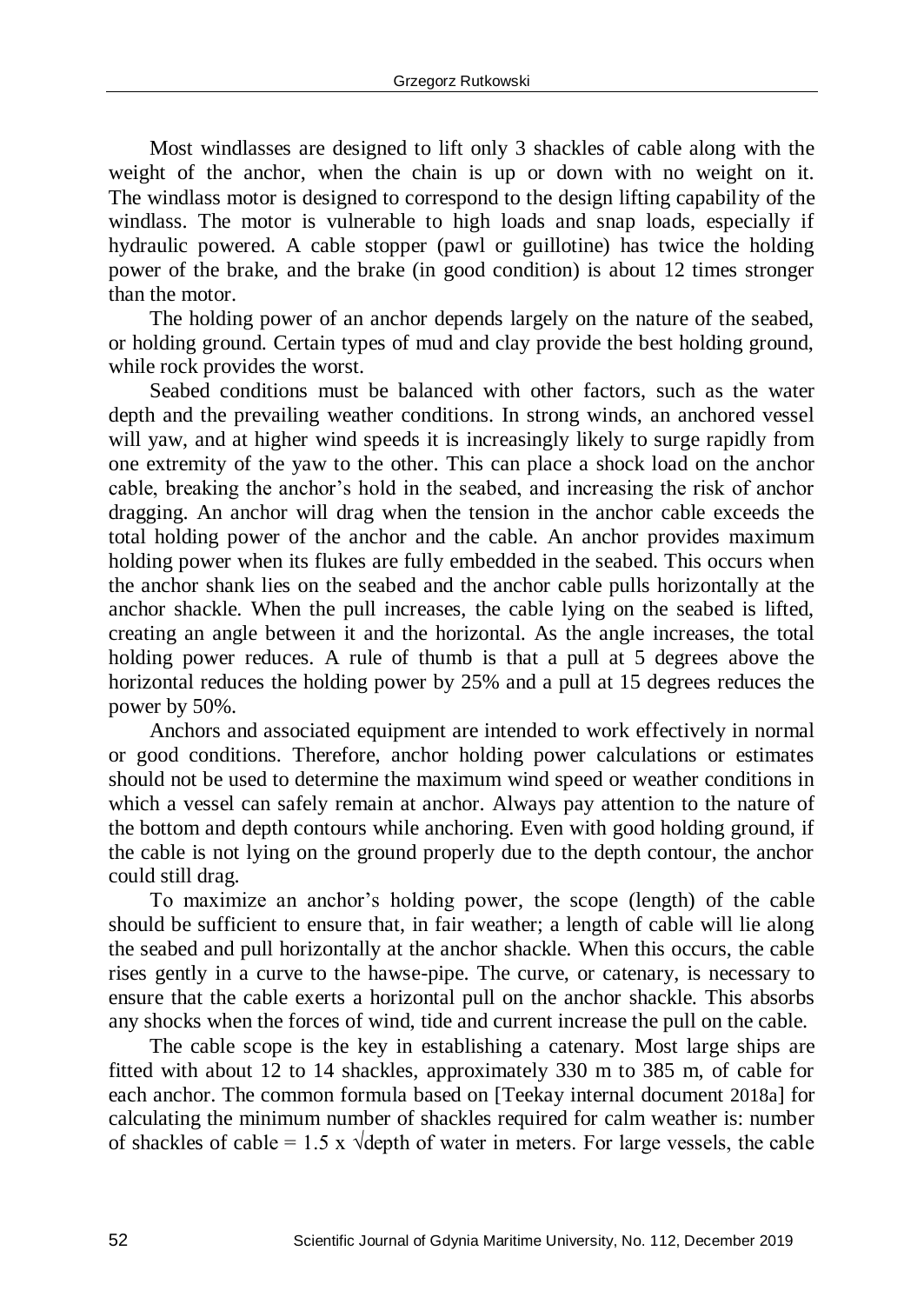scope is normally 6 times the depth of water while loaded and 7–8 times the depth of water while in ballast.



**Fig. 1.** To maximize an anchor's holding power; the cable length should be sufficient to ensure that, in fair weather, a length of cable will lie on the sea-bed and thus pull horizontally at the anchor shackle

Source: own study.

Many accidents have occurred while anchoring in difficult conditions or in deep waters when the tide/wind changes. The cause is usually misjudging the vessel speed while trying to control its movement over the ground by using engine ahead or astern. If there is a strong onshore wind and the anchorage is close to shore, consider not anchoring. If possible, maintain more than 1 nautical mile from any shallows or other potential hazards. For deep water anchoring, carry out a job hazard analysis. After experiencing heavy weather, inspect the anchor lashing arrangement and re-tighten if required.

The master should also try to avoid walking back the cable after the anchor has reached the seabed, because it is extremely difficult to judge the vessel's movement over the ground, and a slight error in judgment can cause serious damage to the windlass motor and associated anchoring equipment (cases 2 and 3). However, if the master decides to walk back the anchor on the seabed he should maintain the vessel's position when the anchor reaches the seabed. After this maintain a very minimal way over the ground. Closely monitor any strain on the cable and keep only one hydraulic pump in operation to prevent over-speeding of the hydraulic motor.

According to BRIM requirements and company anchor use procedures [Teekay internal document 2018a,b] to maximize an anchor's holding power, the scope of the cable should be sufficient to ensure that, in fair weather, a length of cable lies along the sea-bed and thus pulls horizontally at the anchor shackle.

When this occurs, the cable rises gently in a curve to the hawse-pipe. The curve, or catenary, is necessary to ensure that the cable exerts a horizontal pull on the anchor shackle. This absorbs any shocks when forces on the vessel, due to wind, tide or current, increase the pull on the cable.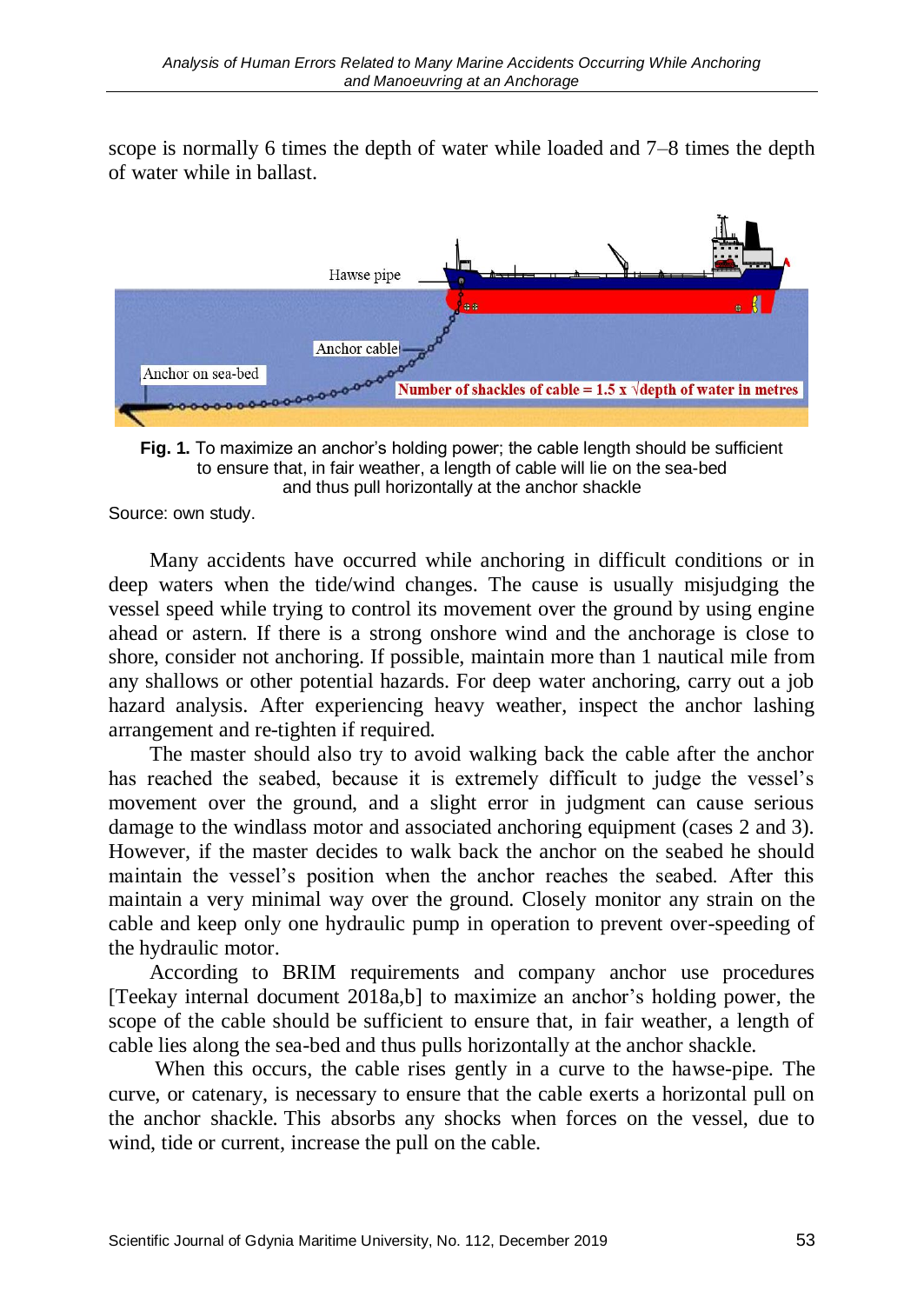While finally anchoring, the scope of the cable chosen in case 1 (9 to 10 shackles) and case 2 (12 shackles) was fine; however in case 3 (5 shackles in the water) was inadequate for the 40 m depth and the company anchoring procedure [Teekay internal document 2018a,b]. Using the common formula for calculating the minimum number of shackles required in case 3 for calm weather  $(= 1.5 \times \text{Vdepth of water in meters})$  gives 9.5 shackles in the water. In case 3, the master lifted the anchor with only 5 shackles in the water. Later the next day the cable veered to 7 shackles in the water and shortened to 7 shackles on deck – all still less than minimum required 9.5 shackles.

In loose terms, with an anchoring depth of 40 m and 6 shackles on deck, the cable will become tight when the vessel moves only 160 meters (65% of the vessel's length), thereby lifting the shank from the seabed. The lifting of the shank from the seabed decreases the holding power of the anchor significantly: when the shank is lifted to a 5 degree angle with the bottom the loss of holding power is 25%, while at 15 degrees the loss is about 50%.

According to the company 'use of anchors procedure' [Teekay internal document 2018a,b], where the master is concerned about the safety of the vessel with regards to the proximity of other vessels, the depth or the nature of the bottom, then engines should be kept in readiness on standby or short notice (10 minutes), as appropriate. After anchoring, the main engine in cases 2 and 3 was put on 'normal' notice, which in some cases could not mean the same as 'standby' or 'short notice', to allow the main engine to be made ready within 10 minutes. Whilst in this case the engine was on 'short' notice and the engineer was able to prepare the engine in a very timely manner, masters should be made aware of the need to discuss the situation with the C/E (i.e. teamwork) when deciding at what notice the engine should be. Some circumstances may demand that the engine room is manned with the engine ready to go immediately.

However, in the specific situations described in cases 2 and 3 it is very difficult to explain what should be the best solution to avoid dragging the anchor. According to the company 'use of anchors procedure' [Teekay internal document 2018a,b] in the case of dragging the anchor, while the anchor is still holding the seabed well, paying out additional cable should be done in anticipation of anchor dragging. If an anchor has dragged, even if the dragging has been controlled or ceased, lift the anchor and repeat the anchoring process. In such circumstances, if deemed necessary, vacate the anchorage. When there is difficulty in getting underway, consider use of the other anchor to prevent the vessel dragging into danger. Taking into consideration all the above we must comment that the decision by the captain in cases 2 and 3 to weigh anchor and anchor again or to go to open sea was correct, but most probably implemented too late.

In some cases, many activities were noted on the bridge. The master was observing the swinging circle plotted on ECDIS. He was operating the VHF and the engine telegraph. The master undertook several VHF calls himself, a possible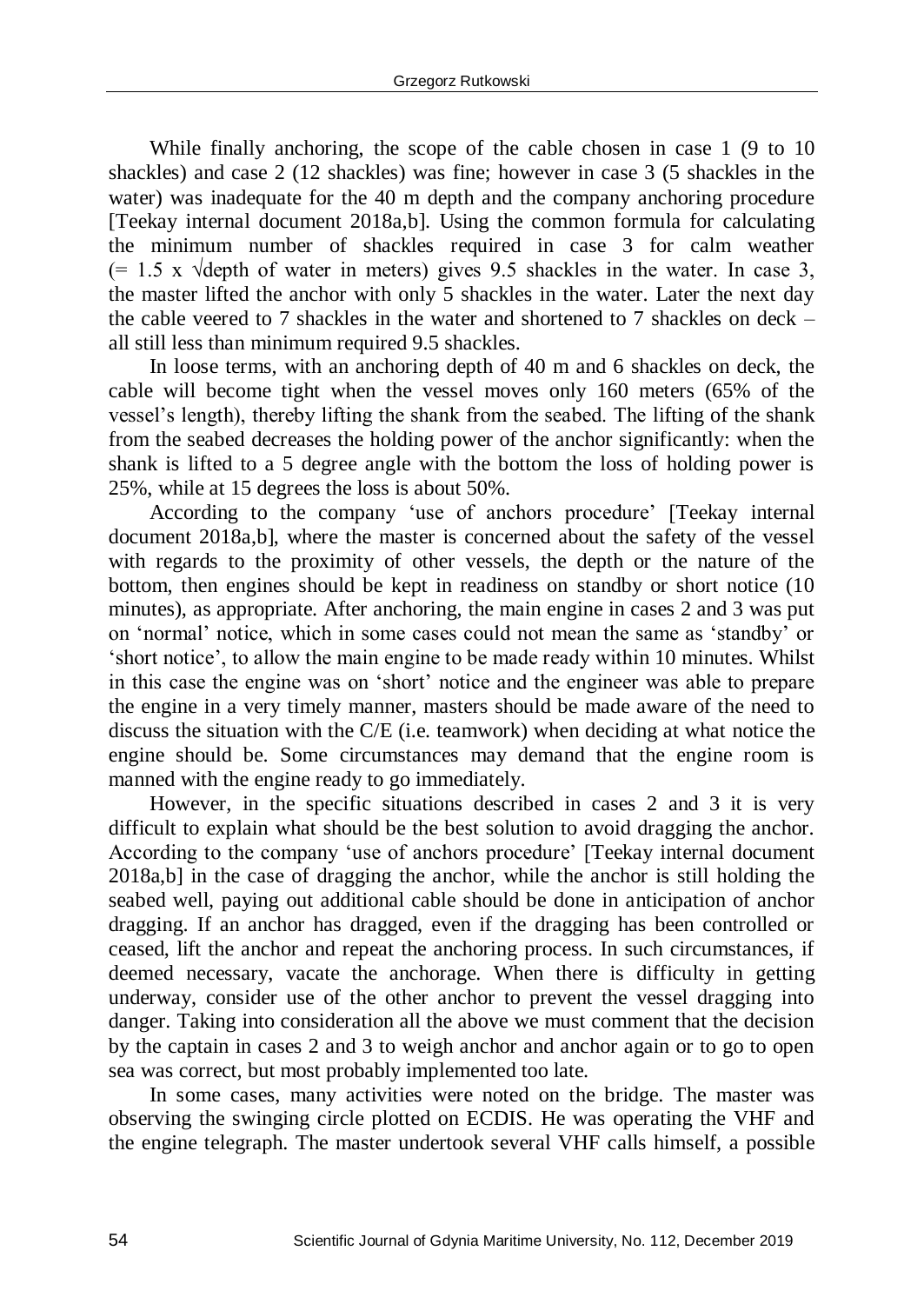source of distraction and loss of situational awareness. In case 3, the LOW was working to the master's instructions; however, from the interview with the master it was noted that after the grounding the support to the master by the duty officer on the bridge was poor. Seemingly the shock rendered the LOW completely ineffective.

The importance of calling the master in good time cannot be stressed enough, as is the importance of keeping a proper anchor watch  $-$  all the best watch keeping practices should be followed if the vessel is underway or at anchor. In future, having a contingency plan available should be taken into consideration, to cover leaving the anchorage in an emergency. It such a specific situation (e.g. case 3), the following could also be considered: why not veer more cable when already dropping astern, and when the weather deteriorated why was the decision not made then to weigh anchor and sail? Taking into account the original anchor position, with the wind from the north an extra 2 shackles veered would have allowed the vessel to slip further astern, while if the wind came around to the east it would move the stern closer to danger. Was dropping a second anchor considered? Why not, with 2/3 shackles on deck while weighing anchor to proceed to sea, drive the vessel ahead and away from danger using the engine. With 3 shackles on deck this should be possible if sufficient power is applied. When using the main engine to avoid grounding, (when asked) the master did not consider using the load-up programme override button to get the engine to maximum rpm rather than leaving her at manoeuvring full ahead. To reduce the yaw, the possibility of lowering the port anchor to the seabed should have been considered. Tugs should have been called at an earlier stage, i.e. before grounding. Rather than having the helm harda-starboard, it would have been more effective to reduce the helm, to say starboard 20°, which would allow more propeller discharge current to drive the vessel ahead rather than drive her into the turn.

When nearing the shoal contour with the anchor still on the bottom and hard to starboard helm and ahead on the engine, the vessel's pivot point was at the hawse pipe thereby giving a very strong turning effect to swing the stern starboard through greater lateral motion than at the bow, therefore putting the stern closer to the danger area.

Each of the cases highlights the importance of maintaining situational awareness at all times, especially when close to danger. The LOW must provide the master with regular status updates – distance to dangers, COG/ SOG. All electronic navigation aids, such as the gyro, radar, GPS and chart plotting device, must be tested and set up by the watch-keeping officer to ensure that they are accurate and in full working condition.

The master and officers should be completely familiar with the corrections to be applied to these systems and of inherent limitations that affect the accuracy of the individual systems. Reliance on any one system alone could lead to a significant navigational error. An integrated approach should be used, with at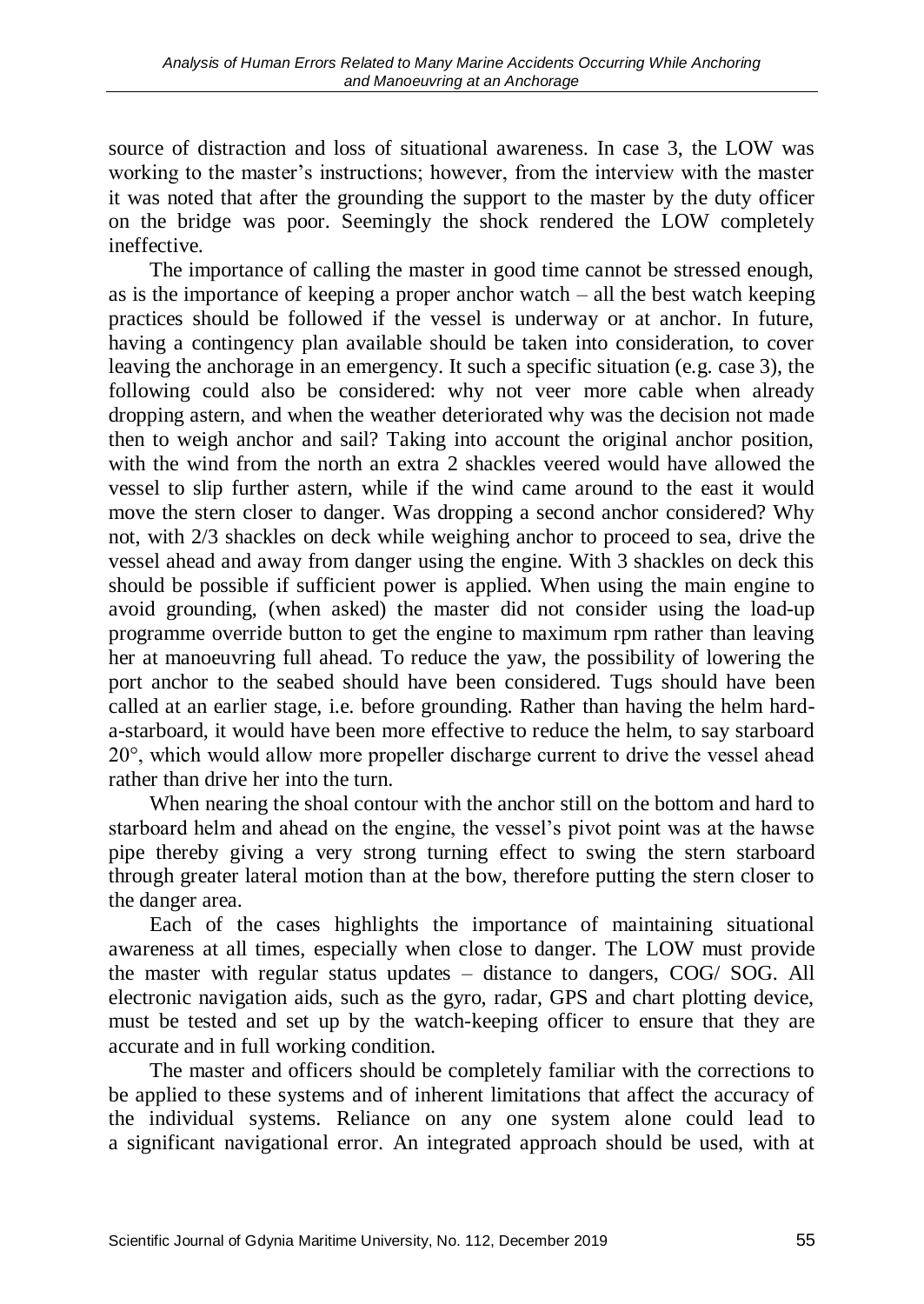least two systems, to verify the accuracy of the vessel's position. The vessels from our cases were not equipped with ECDIS, only an ECS Navigation System with raster charts (not frequently updated) for reference use only. Whilst radar and ECDIS are valuable navigation tools, complete reliance must not be placed on them. Whilst paper charts were the primary navigation system, ECS could have been to help maintain situational awareness.

Visual and radar position fixing and monitoring techniques should be used whenever possible. It means that frequent checks should be made even of the ECDIS position fixing system (normally GPS) by the use of radar, to check the accuracy of the charted position by comparing the location of the radar target against the charted symbol plus parallel indexing and/or use of clearing radar bearings and/or distances.

In the master's night order book from case 3, there was a record that the officer of the watch needs to call the captain when the distance to the nearest danger drops to 5 cables or less. However, the position noted by the master in the same night order book was already only 3.7 cables from the shallow water counter (nearest danger). At that time, the position was also not plotted on the paper chart. For verifying the anchor position, the 10 cm radar and GPS/ECS systems were in use.

In all the cases the positions recorded in the anchor watch form were based only on the GPS system (Furuno DGPS Navigator GP-80 set up for GPS or DGPS mode in WGS84 datum). In practice there was no evidence that the GPS positions were compared between different GPS units.

Each GPS unit was equipped with an application for anchor watch and a DGPS mode, which is free of charge. In case 3, DGPS mode was not activated on two GPS units, and the anchor watch mode was not activated on any of the GPS units. It was also noted that some junior officers were not fully familiar with navigational systems available on board, and there is no evidence that this application was in use before. From interviews it was noted that only one GPS unit was used for the anchor position watch, along with X-band radar and for reference the ECS system. In fact, detailed analyses of any marine accident always includes a very long list of human errors that led to the event, including those considered here, related to anchoring and manoeuvring the vessel at the anchorage.

## **3. CONCLUSION**

In each of the cases, all deck and machinery equipment was reported to be in good working order. Fatigue was also not a contributing factor. Key personnel were tested for drug and alcohol contents immediately after the incidents, and all result showed negative. In all the cases the specific company anchorage procedure was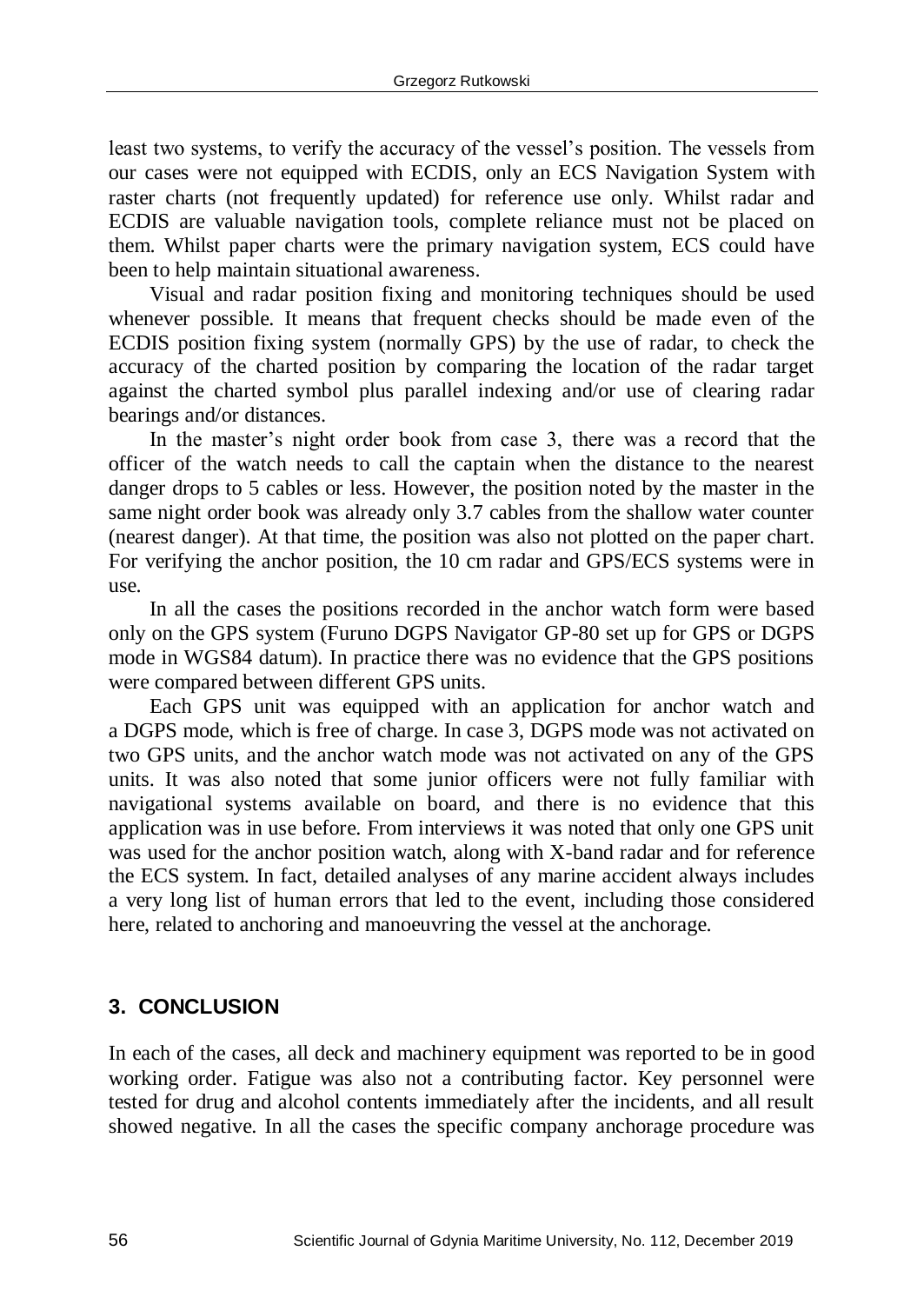implemented, but the main cause of the accidents was a failure to follow a safety procedure.

Other issues also noted include inadequate supervision, lack of knowledge or experience, inadequate identification and assessment of the risk for the anchor position, the scope of cable chosen, and the failure to make adequate provision for the forecasted weather. In some cases it was also noted that communications on board was inadequate and should be improved (e.g. a better understanding between the bridge team and anchor team (cases 1 and 3), ship team and shore team (case 2), the master and chief engineer as to what notice is required for the main engine in cases 2 and 3, etc.).

In fact, it is a management role to guide masters and chief engineers and provide adequate tools to minimize the impact of these events by supplying sets of simple rules eliminating the 'hesitation and/or delayed reaction factor'. Straight instructions are recommended. Do not anchor or leave anchorage immediately upon receipt of a severe weather condition forecast. Each case here highlights the importance of maintaining situational awareness at all times, especially when danger is close.

In such a case we recommend planning the anchoring well in advance, taking the following into consideration: available room at the anchorage, proximity of other vessels at anchor, areas to avoid, degree of shelter afforded, proximity to land or other dangers, length of stay at the anchorage, prevailing and forecasted weather, local tides and currents, their direction and strength, water depth, nature of the holding ground (bottom), the possibility of underwater obstructions, emergency and contingency situations, any vessel constraints, approach speeds and direction, suitable communication with the anchoring party, navigational warnings, charts, and the inclusion of any cautions noted. If required, the ship team should carry out a job hazard analysis or toolbox talk. If a pilot is on board, the master should discuss the anchoring plan as part of the overall passage plan. The master must be in full agreement with the plan, including the choice of anchorage, approach, scope of chain to be used and the resulting distance from any other vessel or navigational danger when the vessel is brought up to anchor. The master must be aware that even a well-sheltered anchorage can become exposed with a rising sea state and an onshore wind, especially once the anchor starts dragging, the vessel may move at considerable speed.

Prior to approaching the anchorage, the leader of the anchoring party should be provided with suitable instructions and guidance. The master must explain in detail the anchoring method, options, limitations of the equipment and safety parameters. Test the thrusters (if available) at a safe speed. Test communications with the anchoring party well in advance. Decide upon any alternative anchorage to be used well in advance. In case of an emergency or sudden onset of onshore heavy weather, it may be wise to leave the anchorage. If there is a strong onshore wind and the anchorage is close to shore, consider not anchoring. On a VLCC vessel,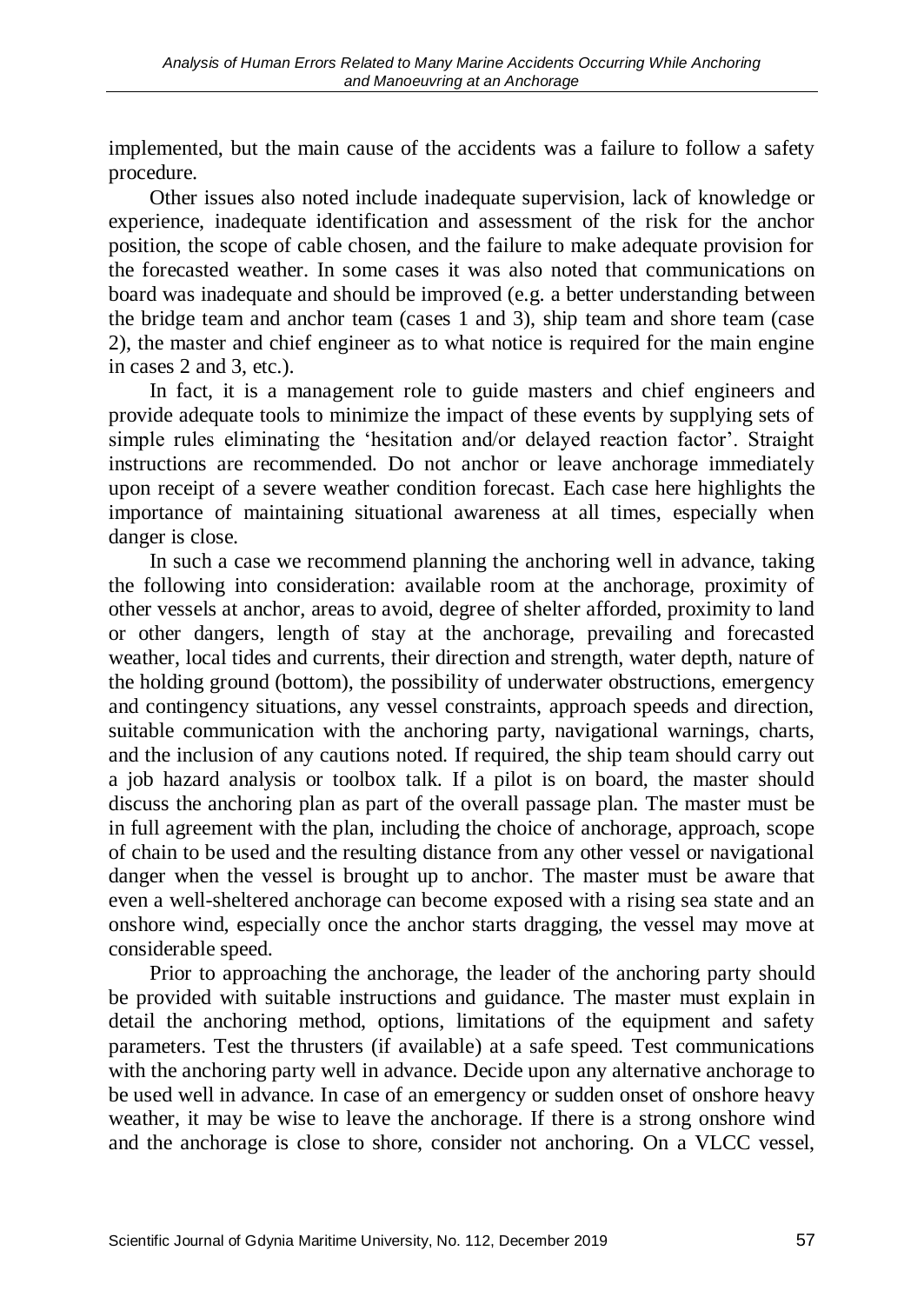if possible, maintain a distance of more than 1 nautical mile from the shallows and other potential hazards.

At the anchorage location, release the anchor (just above the water level in shallow water, or close to the seabed in deep water). Once the vessel is brought up and excess weight on the chain has been eased, apply the anchor windlass brake fully (if possible while the cable is vertical and without any weight on it). Lower the cable stopper bar (pawl/guillotine) into place, maintaining a gap of 5–10 cm between the link and the bar. This gap will ensure easy lifting of the bar in an emergency. Insert the securing pin. If necessary, engage the anchor windlass gear and adjust the anchor chain position. Under normal anchoring conditions in shallow water, walk back the anchor under gear to a position just above the water level before releasing the brake. Do not drop the anchor from its stowed position in the hawse pipe, except in an emergency.

For deep water anchoring, walk the anchor back to a position close to the seabed before releasing the brake, to avoid damaging the anchor. While walking back, the vessel should ideally be stopped, or at maximum speed of 0.2 knots or less. Disengage the anchor windlass from the gear. Once the vessel is brought up to the anchor, establish an anchor watch. It is prudent to place a good mark on the anchor cable, visible from the bridge.

Occasionally, if the master deems it necessary, the anchor may be walked back under power with the windlass motor engaged. When doing so, keep a close watch on any strain coming on the cable and advise the master. If the strain on the anchor chain becomes high, consider ceasing to pay out the cable using the windlass motor. If deemed necessary, secure the windlass brakes, remove the windlass from the gear until the strain has been relieved, then consider paying out using the brakes. Try to avoid walking back the cable after the anchor has reached the seabed because it is extremely difficult to judge the vessel's movement over the ground, and a slight error in judgment can cause serious damage to the windlass motor and associated anchoring equipment (similar or worse than described in cases 1, 2 & 3).

However, if the master decides to walk back the anchor on the seabed, stop the vessel over the ground when the anchor reaches the seabed. Maintain very minimal way over the ground afterwards. Closely monitor any strain on the cable. Keep only one hydraulic pump in operation to prevent over-speeding of the hydraulic motor. In addition, the master must not dismiss the engine room personnel or anchoring party until the vessel is confirmed brought up to anchor and is maintaining a safe distance from the nearest danger.

When anchored, frequently monitor and record the vessel's position. Establish a swinging circle on the chart. Note the vessel's head and plot the vessel's position as soon the anchor is let go. Further ascertain the position where the anchor was let go by using the vessel's head and the bridge-bow length. Note the vessel's position and anchor position on the anchor watch record. From the anchor position, draw